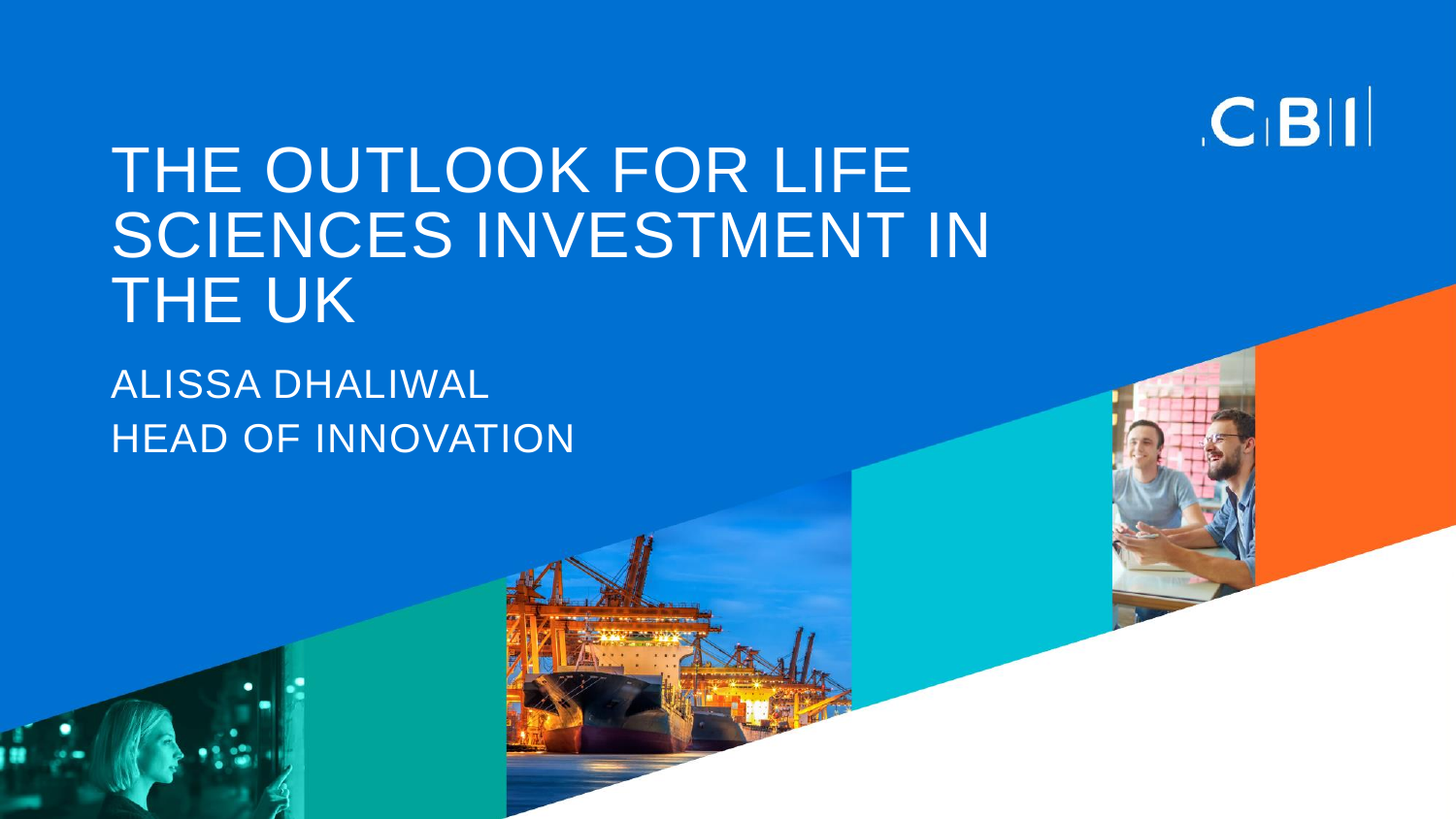## AIMS OF TODAYS SESSION

### **To better understand and articulate:**

1) The context that Life Sciences companies are operating in the UK including strengths, weaknesses, challenges and opportunities

2) The policy measures which government can pursue to help support the sector

3) The CBI's role in supporting the sector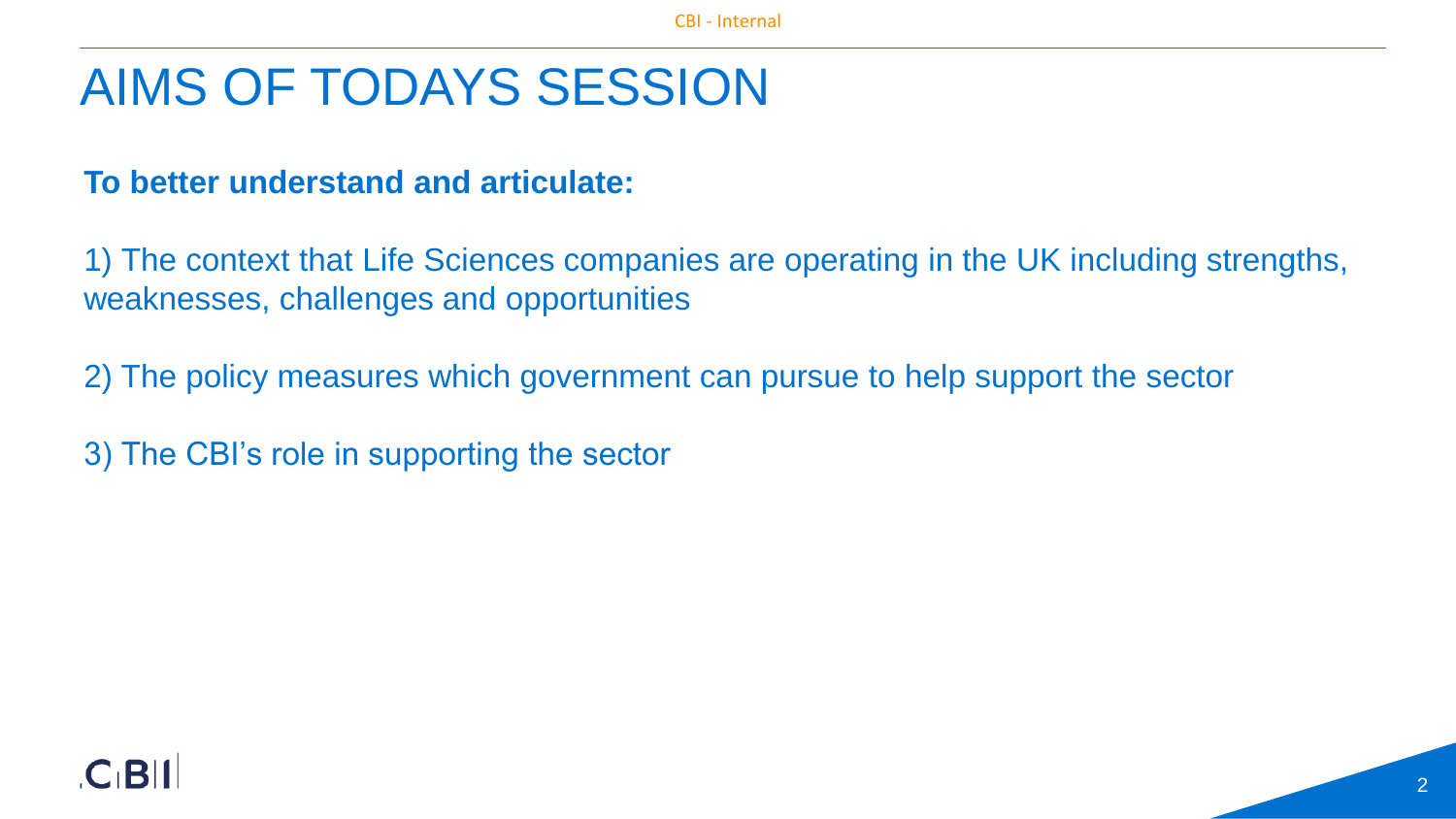## THE CBI IS THE UK'S PREMIER BUSINESS LOBBYING ORGANISATION

- Across the UK, the CBI speaks on behalf of 190,000 businesses which together employ nearly 7 million people. We speak for companies of all sizes – from FTSE100 to micro businesses, private and family owned businesses, across all sectors.
- With 13 offices around the UK as well as representation in Brussels, Washington, Beijing and Delhi, the CBI communicates the British business voice around the world.
- We provide our members with the **influence, insight and access** they need to plan ahead with confidence and grow. We represent their views as we work with policymakers to deliver a healthy environment for businesses to succeed, create jobs and ultimately, drive economic growth and prosperity.
- The CBI's five year vision is to help business create a more prosperous society, providing a framework for CBI policy priorities based around five pillars:



C<sub>I</sub>BII UK PROSPERITY AGENDA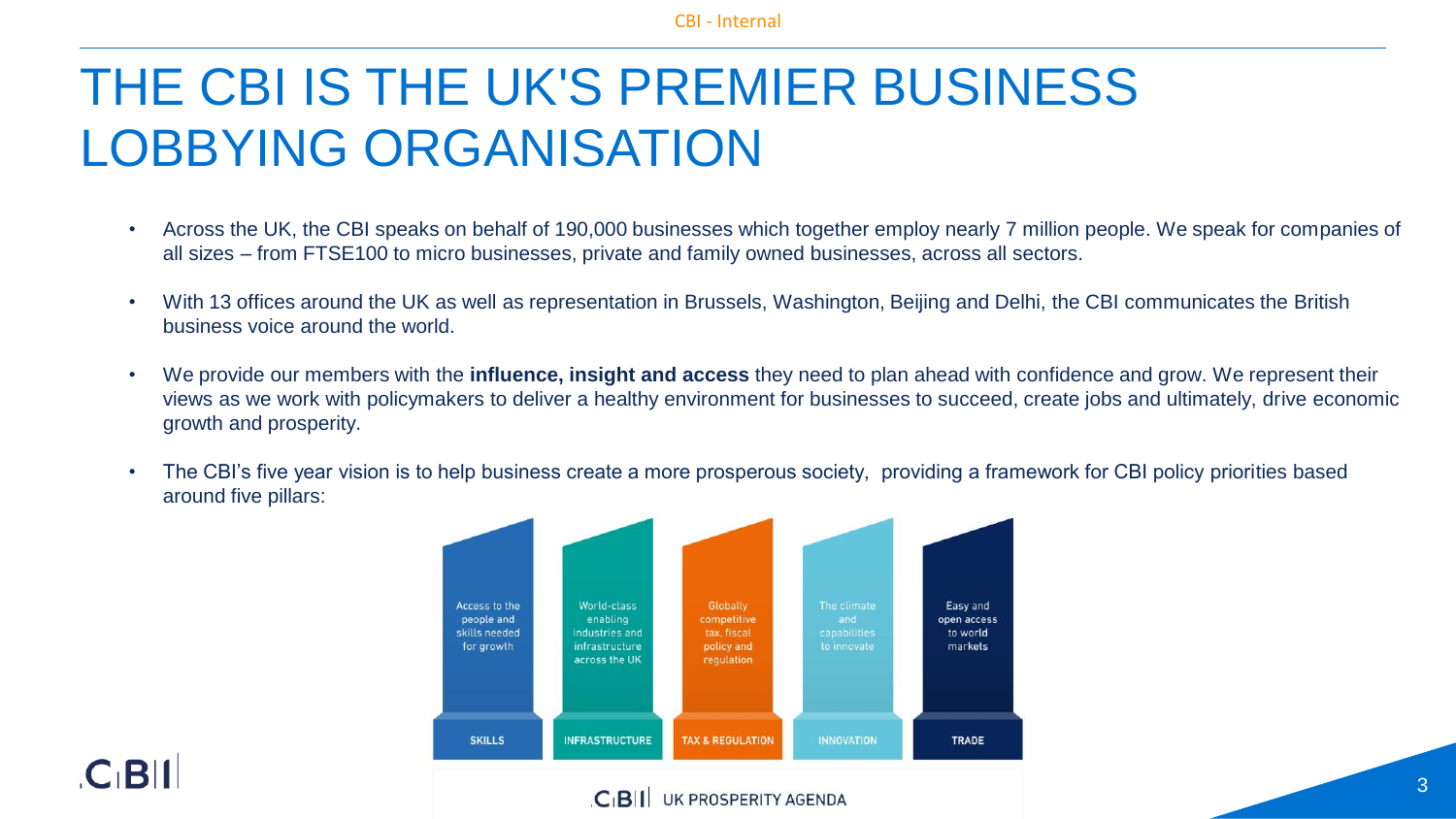## THE CBI'S ROLE IN SUPPORTING THE SECTOR

Lobbying for the best policy environment for sector so it has the conditions to grow

Championing the contributions of the sector and its value to UK prosperity

Showcasing the impact of the sector to the broader innovation landscape

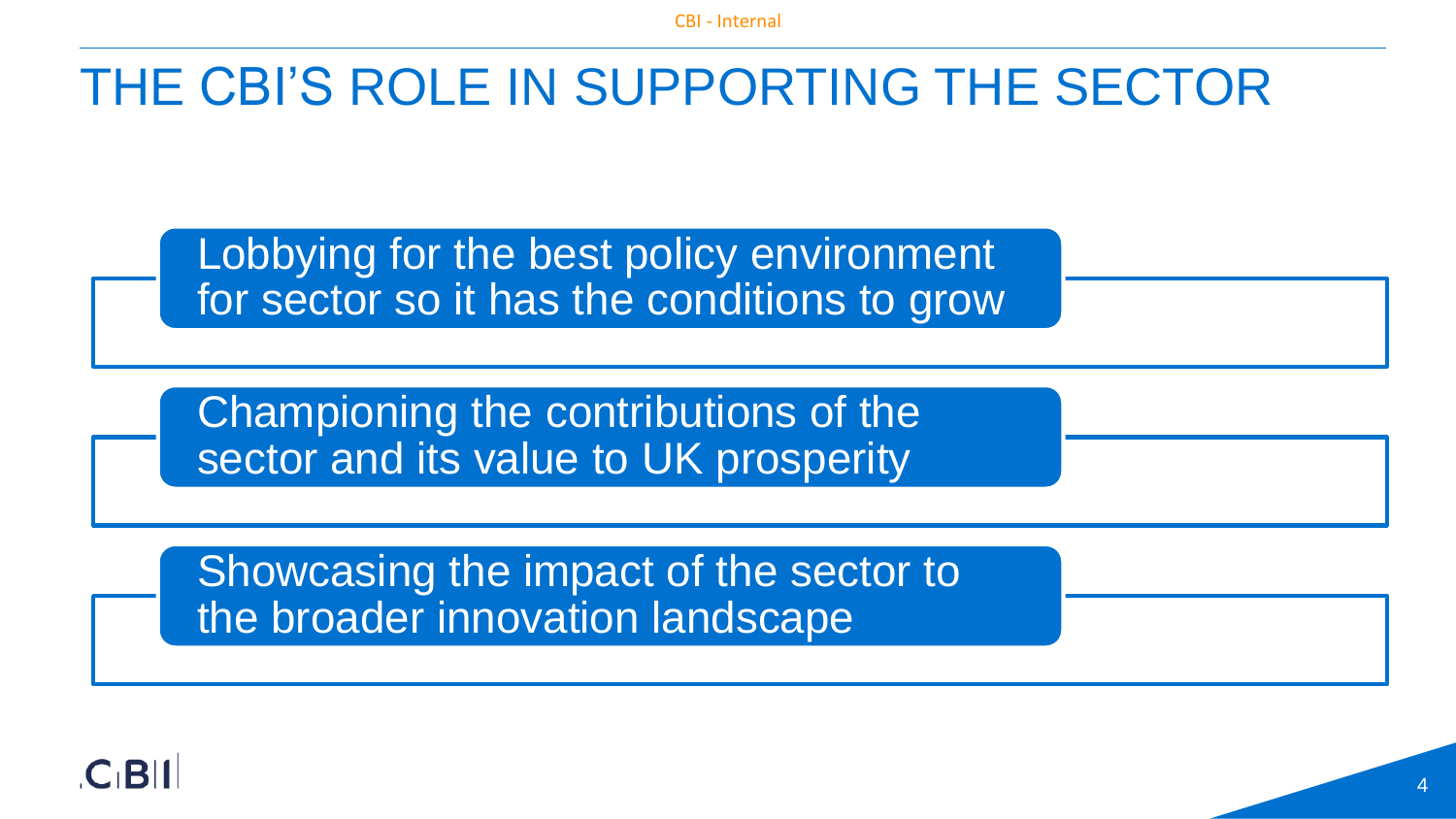# THE UK'S LIFE SCIENCES SECTOR IN A SNAPSHOT

£70bn

Contributed by the life sciences sector per year



£1.1bn

Foreign Direct Capital Expenditure in 2018



 $140%$ 

Higher productivity levels than Germany



Jobs across the life sciences sector across the UK

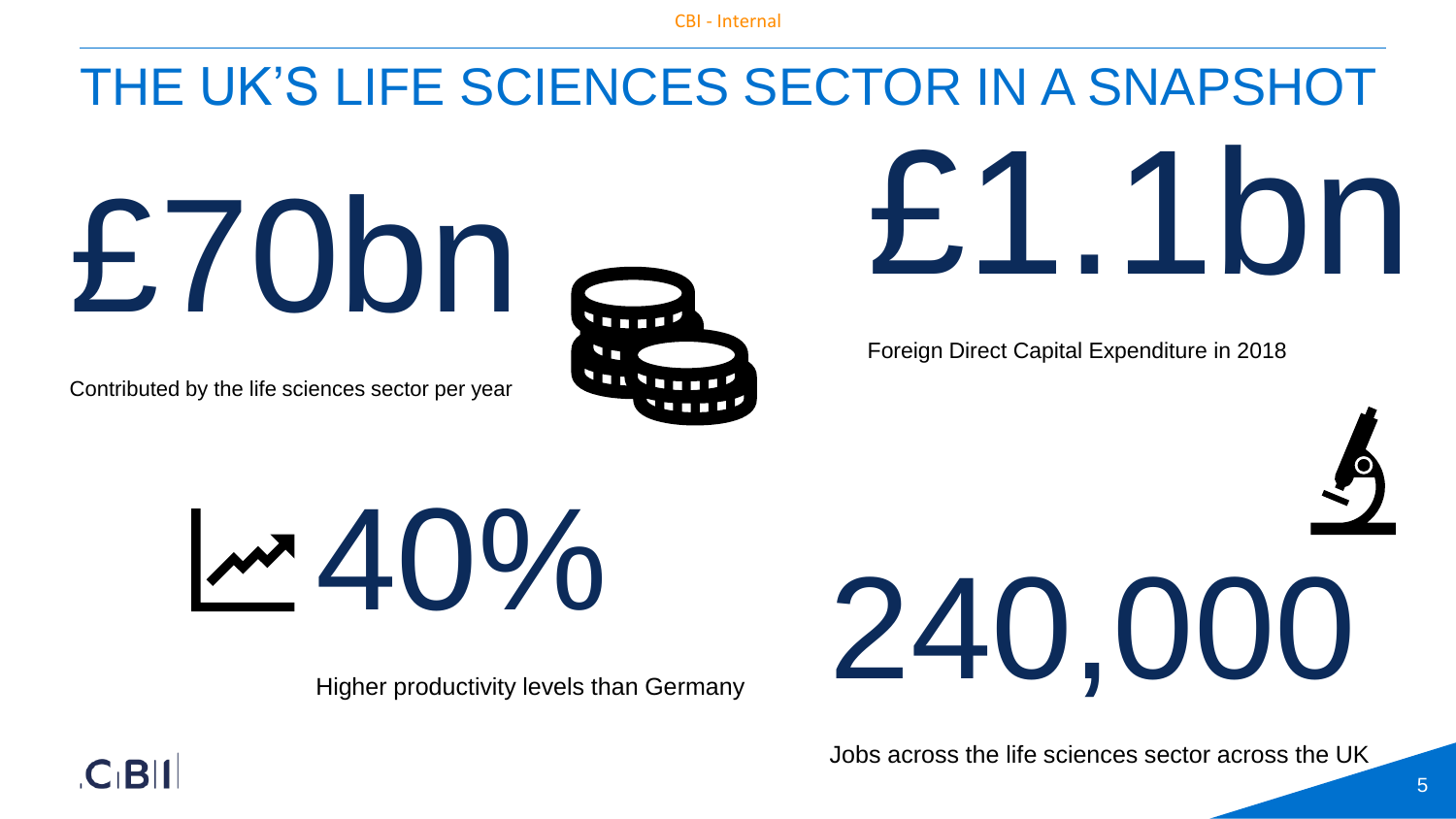## KEY FACTORS IMPACTING THE SECTOR IN THE UK

### NHS marketplace for medicines Global<br>for medicines

**Brexit** 

A growing and ageing population

> Environment to carry out research and innovate

competition

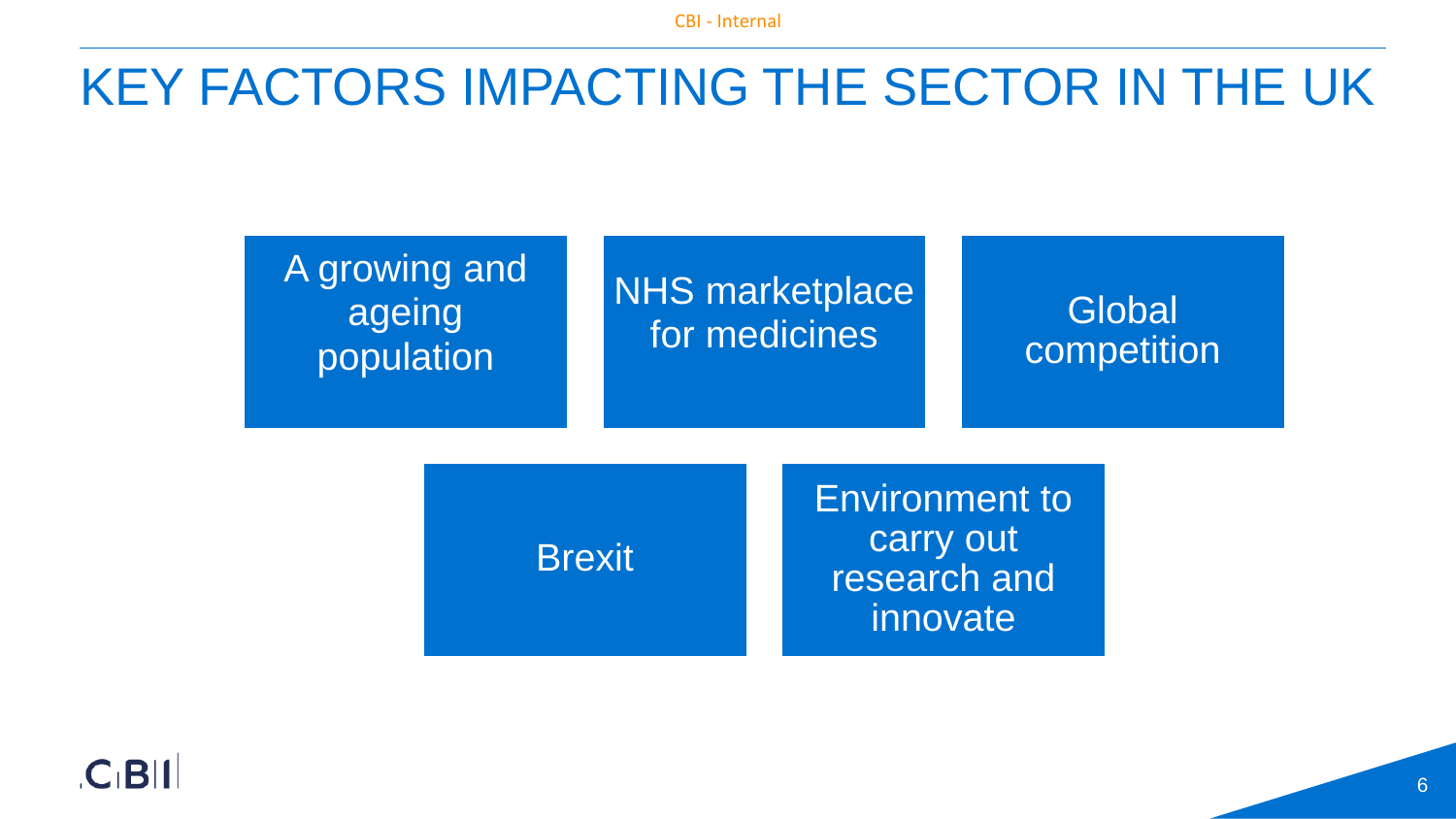## SO HOW DO WE ADDRESS THIS…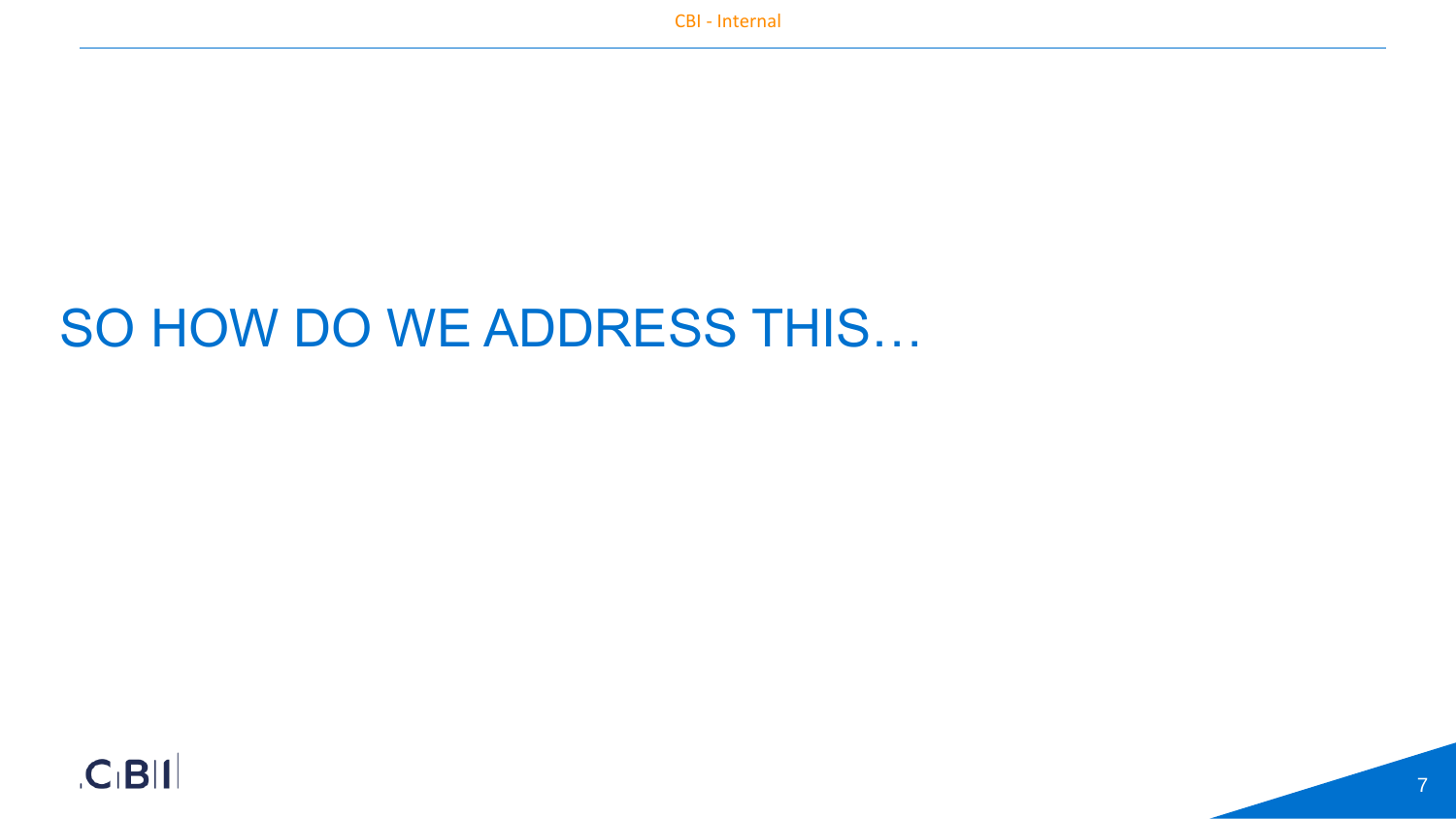**Tech** 

Science

**Health** 

## 1) THE GOVERNMENT'S ROLE IN SUPPORTING LIFE SCIENCES

**Politics** 

Ruginege



 $C$ <sub>BII</sub>

### Aide: After Brexit science is No 10's top priority

By Pallab Ghosh Science correspondent, BBC News

Science & Environment

① 30 September 2019 | 日

 $\leq$  Share

**Brexit** 

*"We will focus our efforts on areas where the UK can generate a commanding lead in the industries of the future – life sciences, clean energy, space, design, computing, robotics and artificial intelligence."*

**Family & Education** 

*"In particular, we will make the UK the leading global hub for life sciences after Brexit."*

*Conservative Party Manifesto, 2019*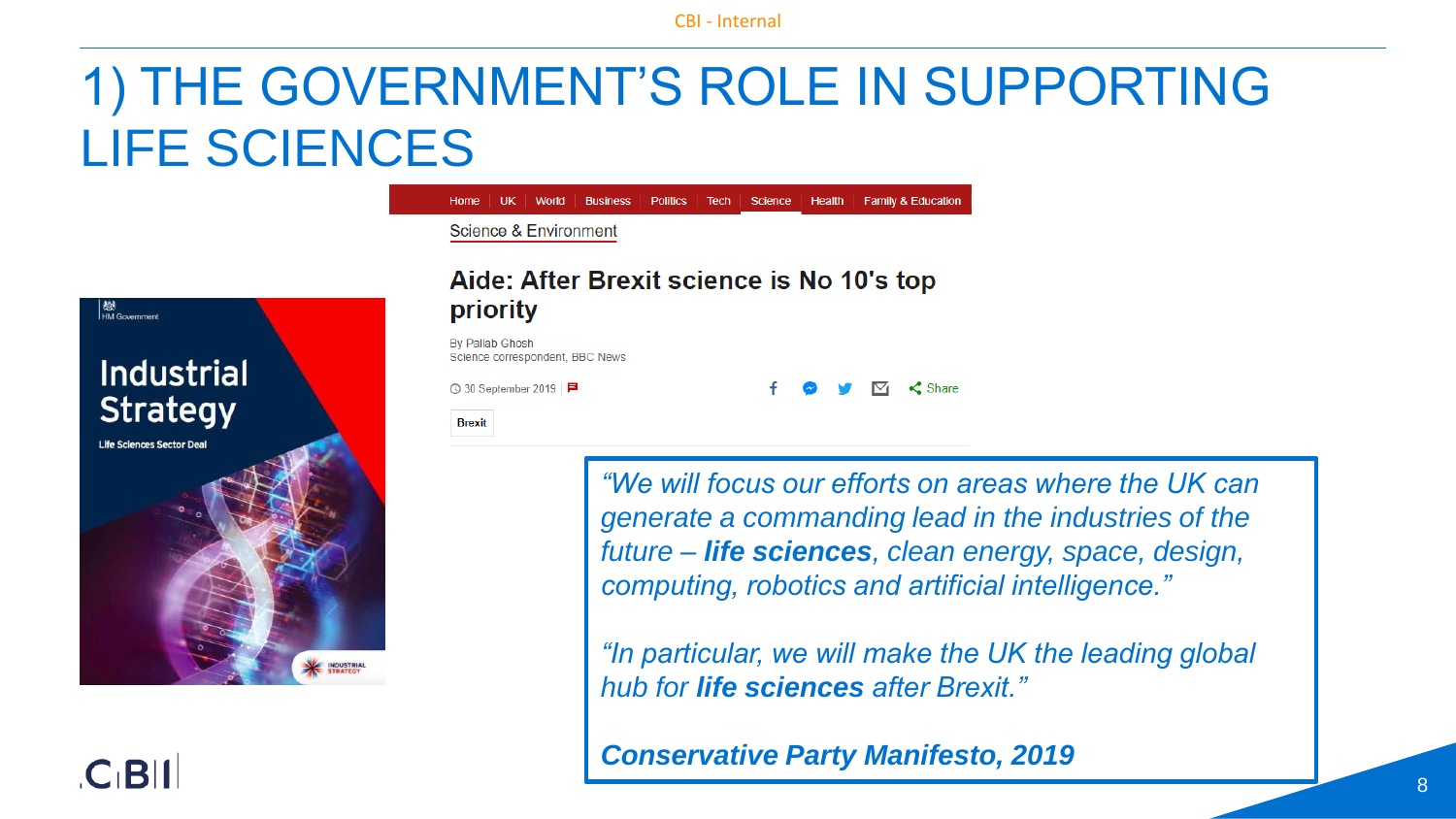## 2) THE ENVIRONMENT FOR RESEARCH AND INNOVATION

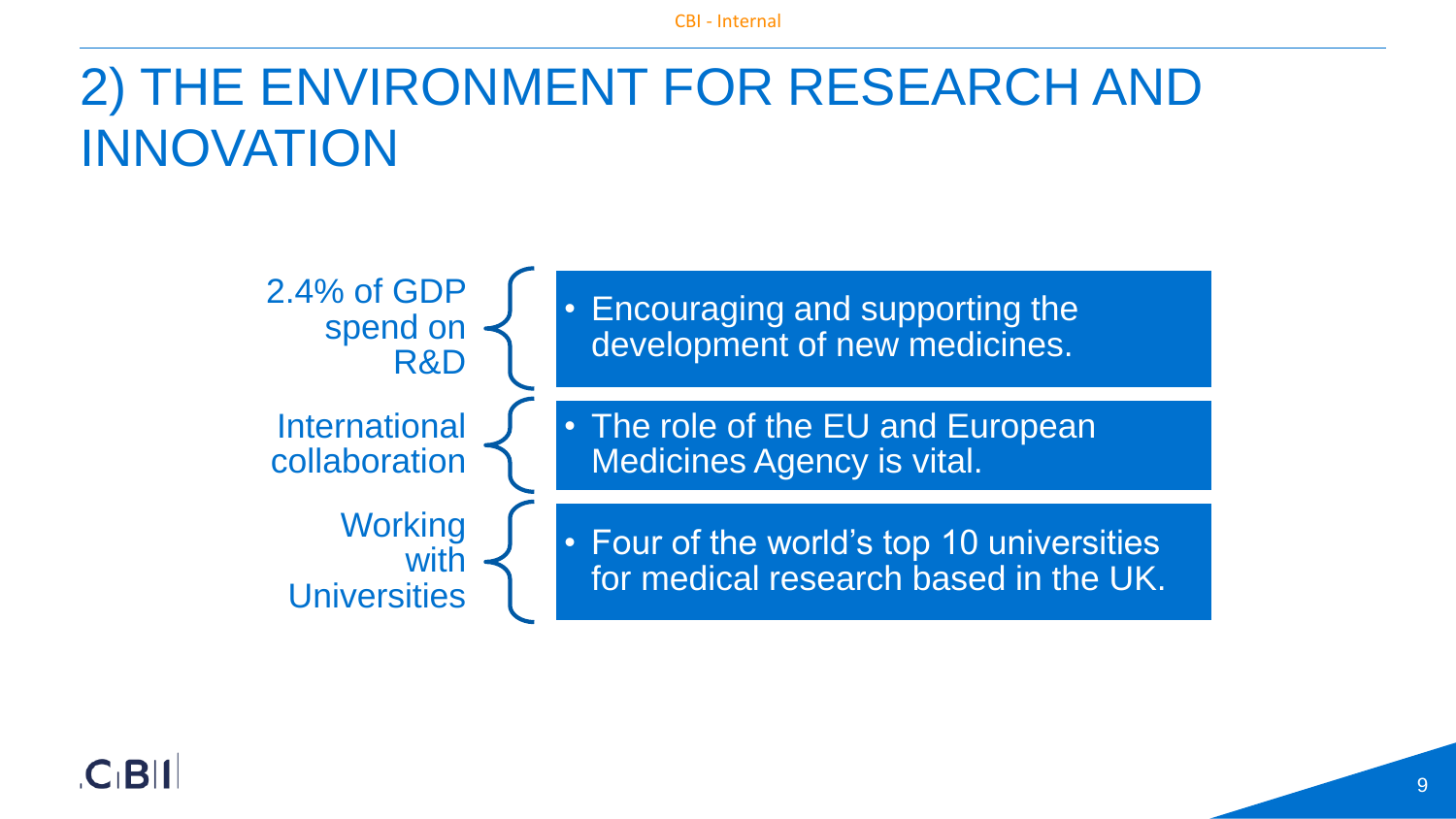## 3) ACCESS TO TALENT AND SKILLS



Mobility of international talent

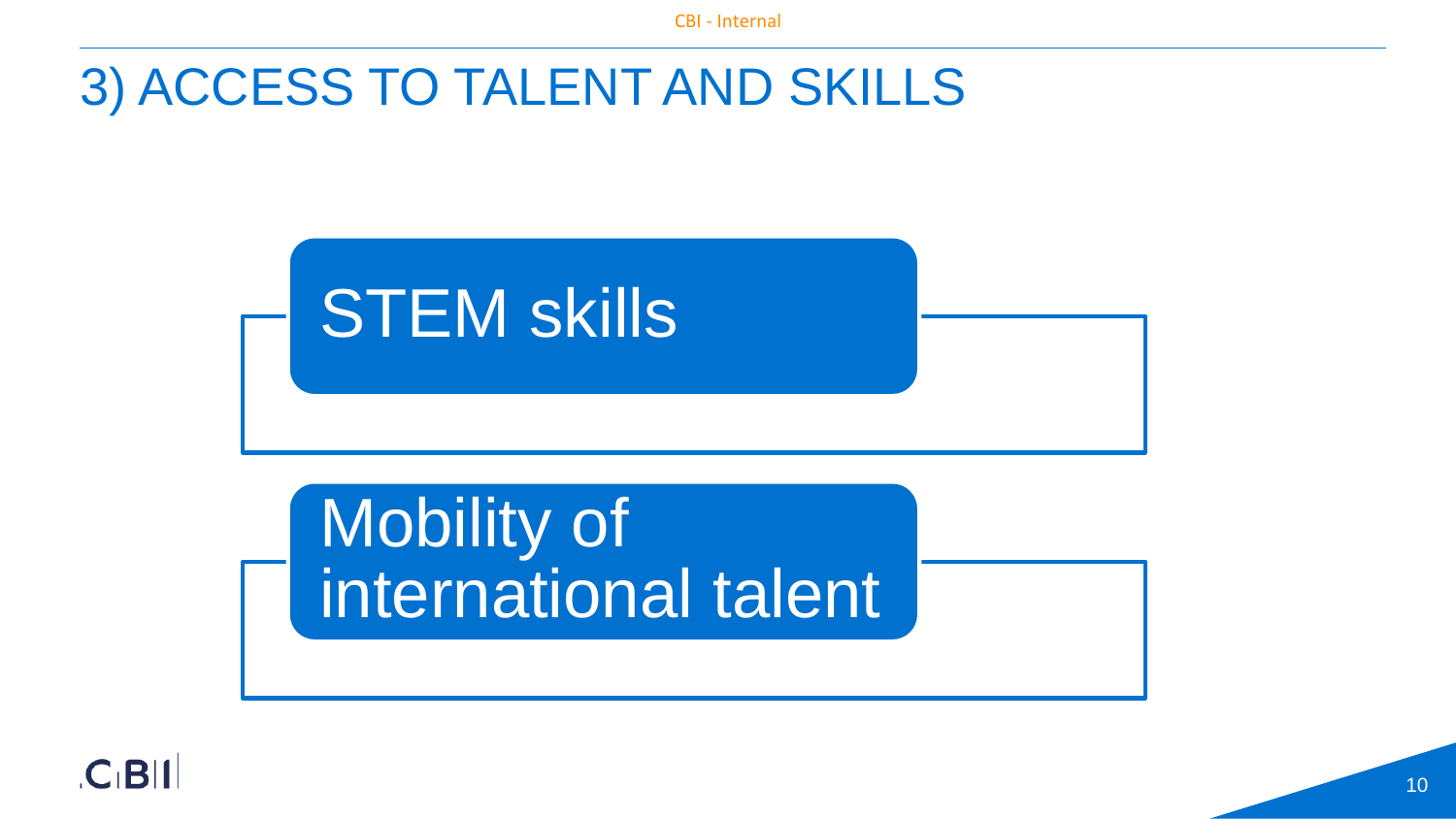## CBI RECOMMENDATIONS

**The government should commit and be held to account of the UK being a world leading destination for life sciences.** 

- Identify a clear set of international performance metrics, based on the Life Sciences Competitiveness Indicators, to hold the Government to account for the implementation of the Life Sciences Industrial Strategy and Sector Deals. Progress should be monitored regularly by the Life Sciences Council.
- The Secretary of State for Health and Social Care should make an annual statement to Parliament setting out current performance.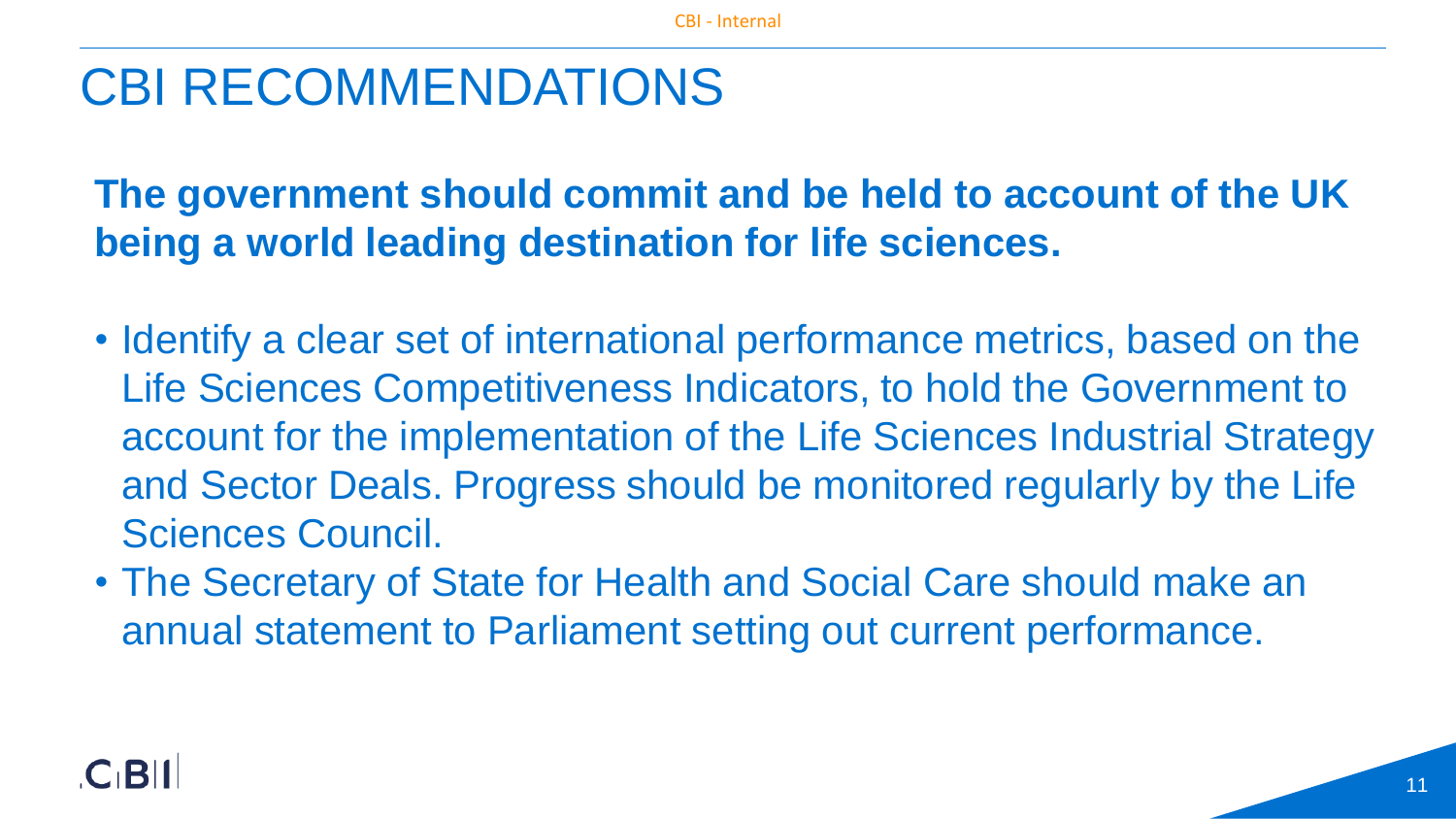## CBI RECOMMENDATIONS

## **The UK should be the best place in the world to trial and bring new drugs to market**

- Aligning to EU clinical trials regulation post-Brexit.
- Invest in additional resources for NHS clinical trial sites. For example, recruit additional Data Managers and Research Nurses to support timely and high-quality trial implementation.
- Invest in digital ad IT infrastructure and capabilities to find and recruit clinical trial participation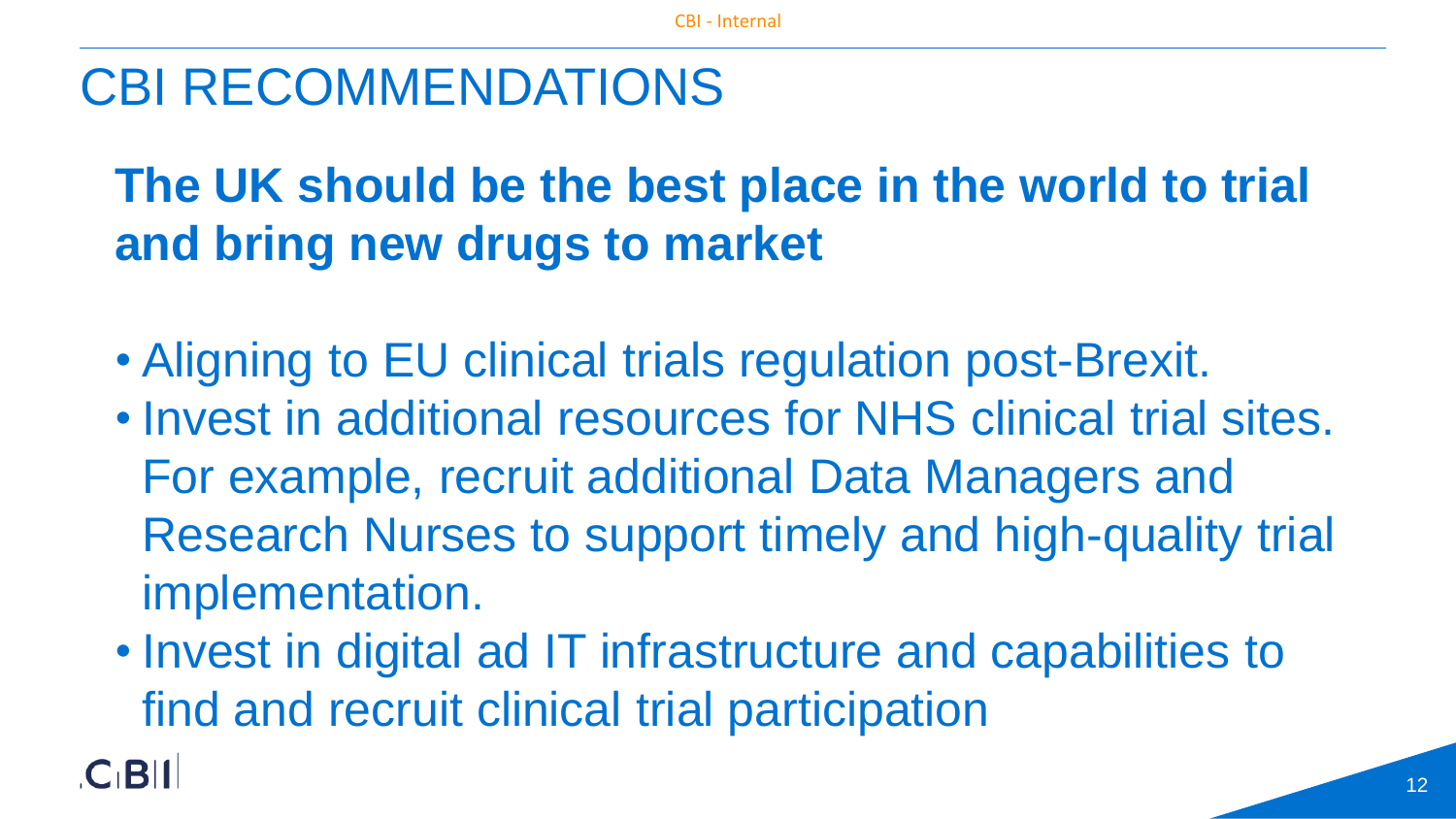## CBI RECOMMENDATIONS

#### **The UK should build a reputation for the best home-grown skills and talent in life sciences.**

The Apprenticeship Levy should be reformed in the following ways:

- Increase transparency around Levy receipts and expenditure Enabling firms to better understand how the Levy system is working, what's being funded by the Government and how their contributions are being spent
- Make the Levy system more user-friendly Engage smaller firms with practical, online support and locally-led 'matching services' which allow large firms to pass on unused funds
- Creating a sustainable financial plan for the Levy budget Introduce a £100 million annual Government top-up to the Levy budget – so that Levy payers and SME non-Levy payers can continue using the scheme to spend on apprentices of all ages and skill levels
- Opening up conversations about the future of the Levy Government should urgently fulfil its commitment to publicly consult on options after 2020 – including broadening the Apprenticeship Levy into a 'Flexible Skills Levy', which would cover a wider range of high-quality, relevant training.

#### **The UK should be a magnet for international life sciences talent**

• The UK's future immigration system must enable life sciences firms to access the talent it needs, including lab assistants, technicians and specialist professions.

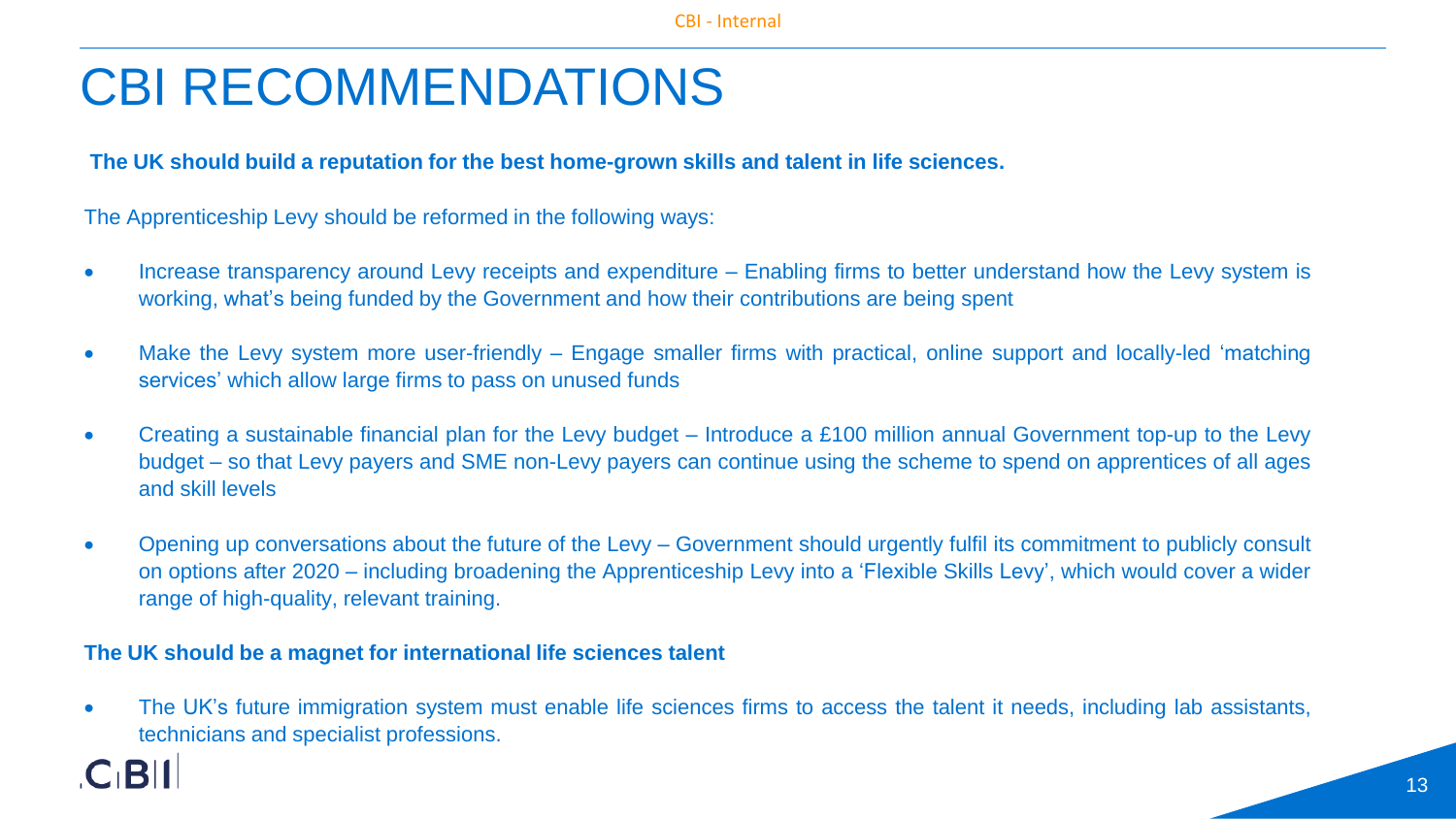## QUESTIONS FOR YOU

- Can you see any of these policy issues impacting "on the ground" and in your specific projects?
- Are there any specific policy "risks" you are factoring in as part of your project management / implementation?